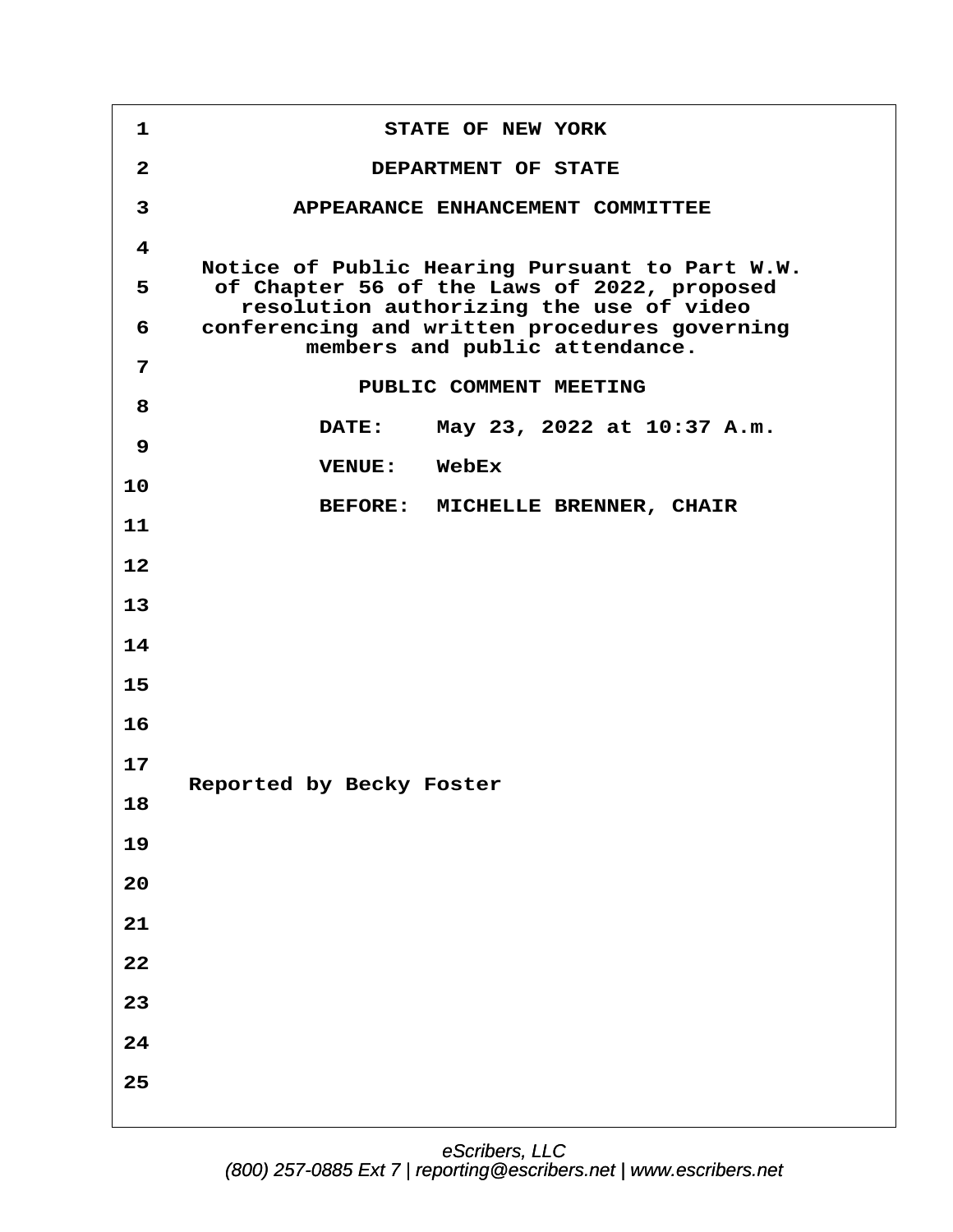# 1 APPEARANCES:

| $\mathbf{2}$            | MICHELLE BRENNER, Chair<br>MICHAEL SHANNON, Host           |
|-------------------------|------------------------------------------------------------|
| 3 <sup>7</sup>          | DENISE TIDINGS, Co-host<br>LISA HELMER, Co-host            |
| $\overline{\mathbf{4}}$ | ERIN HUNDLEY, Board Member<br>LEEANNE SHADE, Board Member  |
| 5                       | SHIRLEY CHENG, Board Member<br>ANTHONY FIORE, Board Member |
| 6                       | <b>SHANNON MAGUIRE</b><br>DAVID MOSSBERG                   |
| $7\overline{ }$         | <b>ALISON LACY</b><br>NICOLE HADSELL                       |
| 8                       | <b>EMILY LUPE</b><br><b>ERNITA GANTT</b>                   |
|                         | 9 KIMBERLY KUSTER-SMITH                                    |
| 10                      |                                                            |
| 11                      |                                                            |
| 12                      |                                                            |
| 13                      |                                                            |
| 14                      |                                                            |
| 15                      |                                                            |
| 16                      |                                                            |
| 17                      |                                                            |
| 18                      |                                                            |
| 19                      |                                                            |
| 20                      |                                                            |
| 21                      |                                                            |
| 22                      |                                                            |
| 23                      |                                                            |
| 24                      |                                                            |
| 25                      |                                                            |
|                         |                                                            |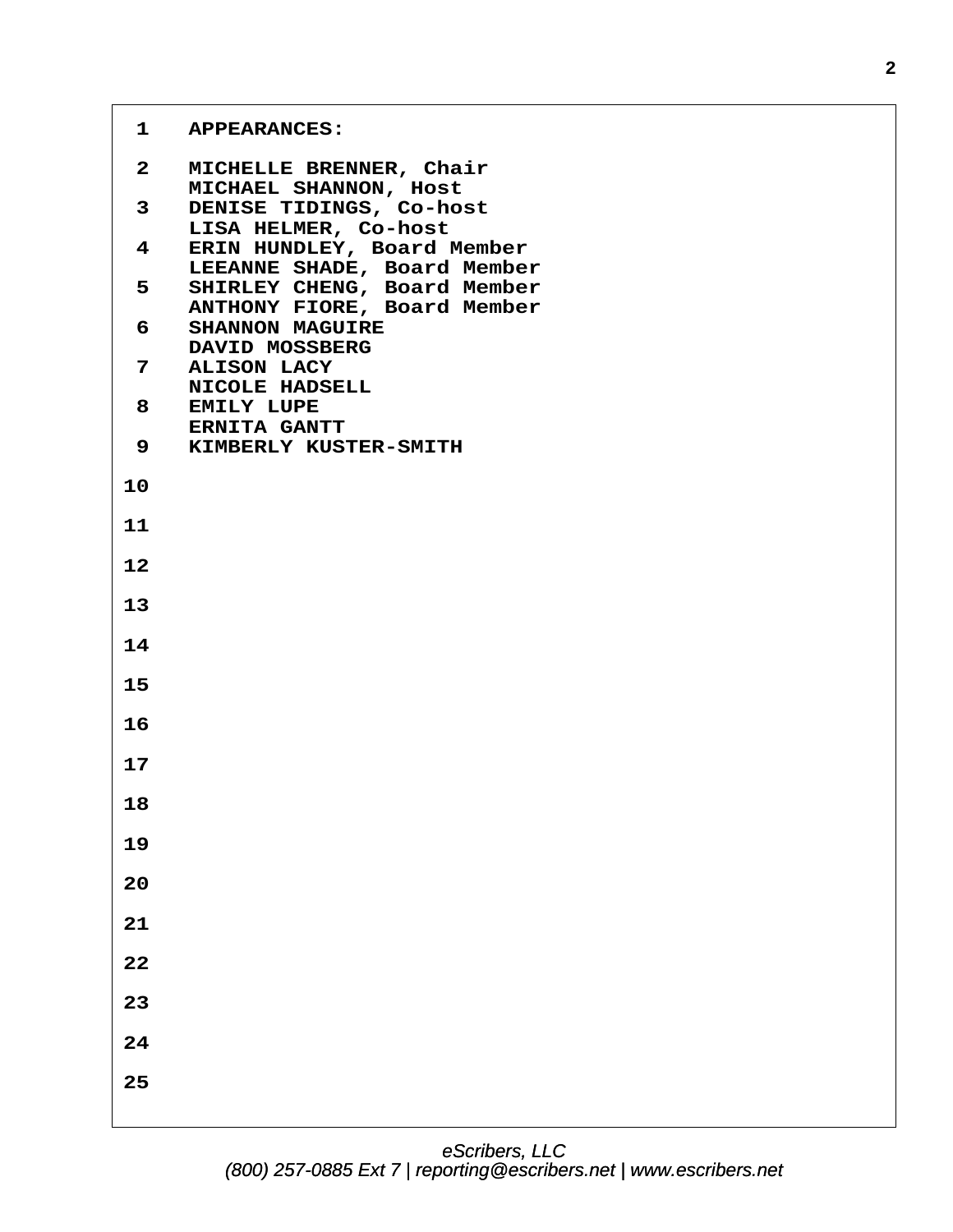<span id="page-2-0"></span>**·1· · · · · · · · · (The meeting commenced at 10:37 ·2· ·a.m.) ·3· · · · · · · · · M. BRENNER:· All right.· Good ·4· ·morning.· I'd like to call the meeting to order. ·5· ·Today is Monday, May 23rd, 2022.· This is an open ·6· ·meeting of the New York State Appearance ·7· ·Enhancement Advisory Committee that is being held ·8· ·remotely.· This remote meeting is conducted in ·9· ·accordance with the governor's executive order 10· ·relating to the COVID pandemic and as authorized 11· ·by Chapter 417 of the Laws of 2021, Chapter 1 of 12· ·the Laws of 2022 and Part W.W. of Chapter 56 of 13· ·the Laws of 2022. 14· · · · · · · · · I am Michelle D'Allaird Brenner and 15· ·the chair of the New York State Appearance** 16 Enhancement Advisory Committee. The time is now 17 ten thirty-eight and I will begin by taking 18 attendance. First do we have Shirley Cheng? 19 **19 D. TIDINGS:** We do but do you want **20· ·me to unmute her? 21· · · · · · · · · M. BRENNER:· That's your 22· ·call.· If I can -- I'm --. 23· · · · · · · · · D. TIDINGS:· Shirley, you're** 24 unmuted. Shirley? Shirley? **25· · · · · · · · · S. CHENG:· Hi, I'm here.**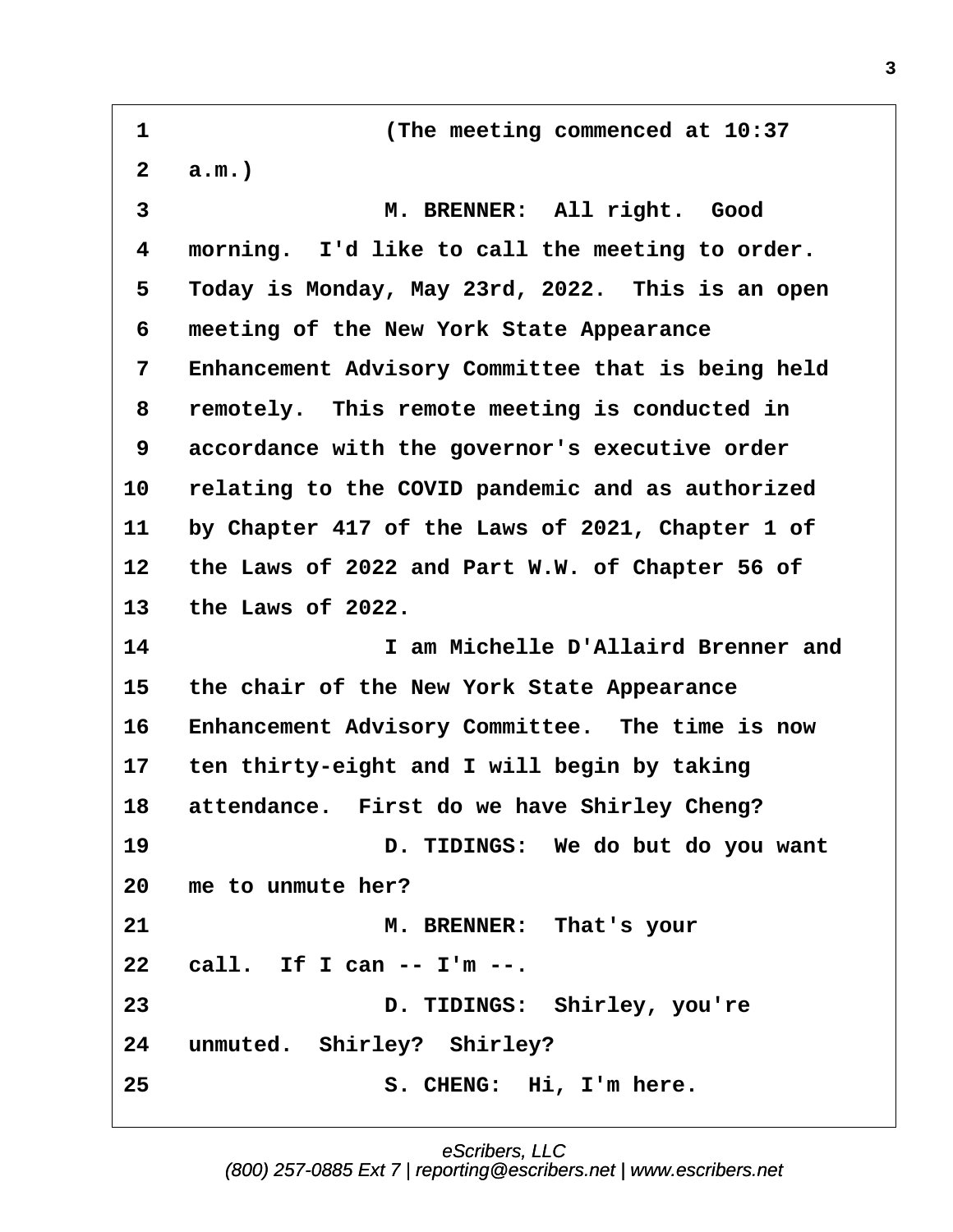<span id="page-3-0"></span>1 **b. TIDINGS: Okay. ·2· · · · · · · · · M. BRENNER:· Thank you, ·3· ·Shirley.· Anthony Fiore?· Anthony?· Anthony? ·4· · · · · · · · · A. FIORE:· I am here. ·5· · · · · · · · · M. BRENNER:· Thank you,** 6 Anthony. Erin Hundley? **·7· · · · · · · · · E. HUNDLEY:· Here. ·8· · · · · · · · · M. BRENNER:· Thank you, Erin. ·9· ·And lastly Leeanne Shade?** 10 **10 1. SHADE:** Yes, here. **11· · · · · · · · · M. BRENNER:· Thank you,** 12 Leeanne. We do have five members present for the 13 advisory board so we are able to declare a quorum. **14· ·Moving to today's agenda, next on the agenda is** 15 Public Hearing Pursuant to Part W.W. of Chapter 56 16 of the Laws of 2022. Proposed resolution 17 authorizing the use of video conferencing and 18 written procedures governing member and public 19 attendance. This is to be led by -- the 20 discussion to be led by David Mossberg. David? **21· · · · · · · · · D. MOSSBERG:· Good morning** 22 everybody. The time now is approximately ten **23· ·forty on May 23rd, 2022.· This is a public hearing 24· ·conducted by the New York State Appearance 25· ·Advisory Board pursuant to Section 103A of the**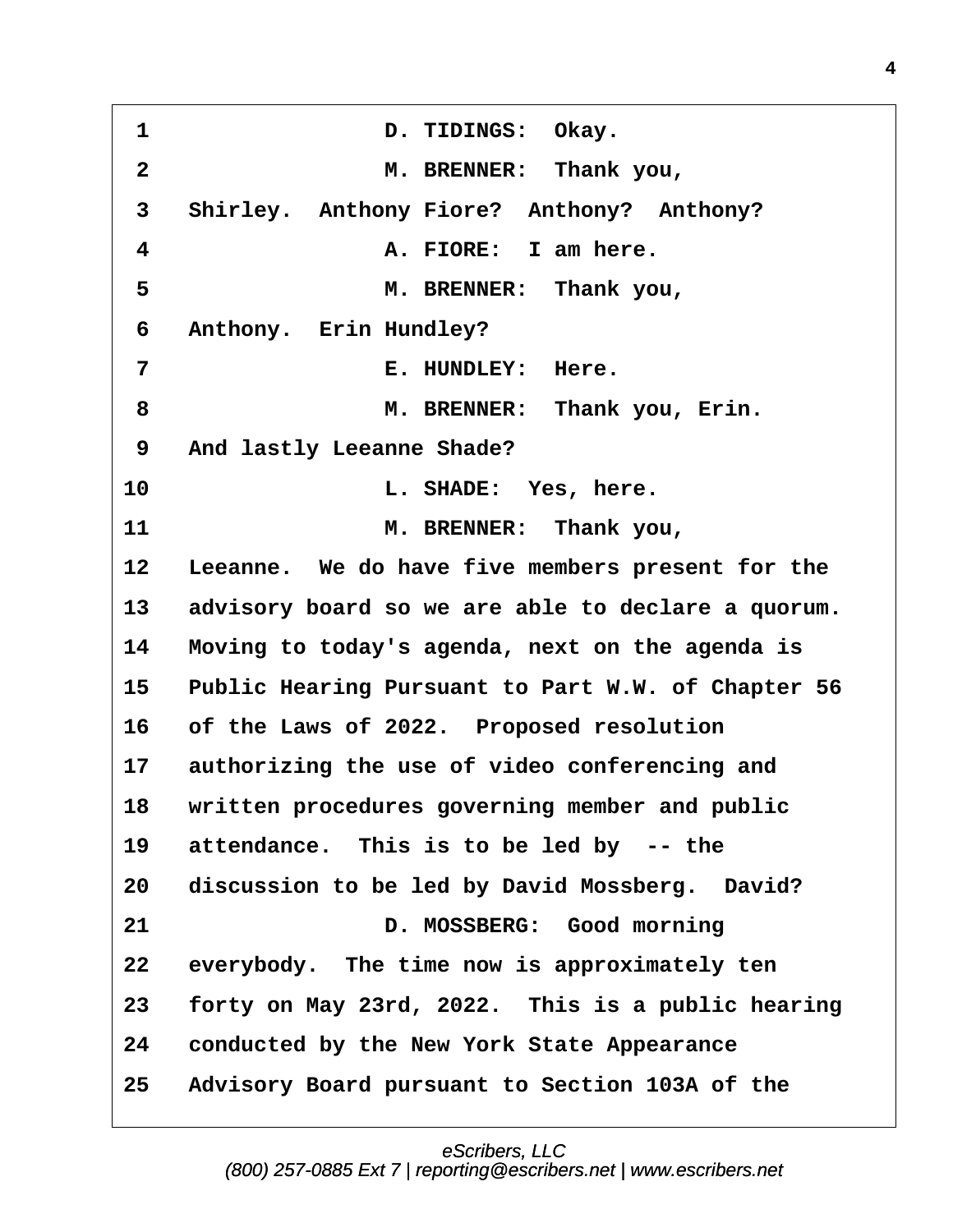<span id="page-4-0"></span>1 Public Officers Law for the purposes of receiving **·2· ·public comment on the proposed adoption by the ·3· ·committee of a resolution that, one, authorizes ·4· ·the use of video conference.· And, two, ·5· ·establishes the written procedures of governing ·6· ·member and public attendance for meetings of the ·7· ·appearance enhancement advisory board as well as ·8· ·all committees, subcommittees of the board now 9** existing or herein after. **10· · · · · · · · · As authorized by the chair, I will** 11 serve as the hearing official for today's meeting. 12 Section 103A of the public officers law authorizes 13 a public body to allow its members to participate **14· ·in a meeting remotely under extraordinary 15· ·circumstances at locations that do not allow for** 16 in-person physical attendance by the public 17 **· provided that the public body adopts a resolution 18· ·authorizing such remote attendance and establishes** 19 written procedures governing member and public **20· ·attendance consistent with Section 103 of the** 21 **public officers law. 22· · · · · · · · · If adopted, the proposed resolution 23· ·would allow the appearance enhancement advisory 24· ·board any and all committees or subcommittees of**

**25· ·the board now existing or herein after to use**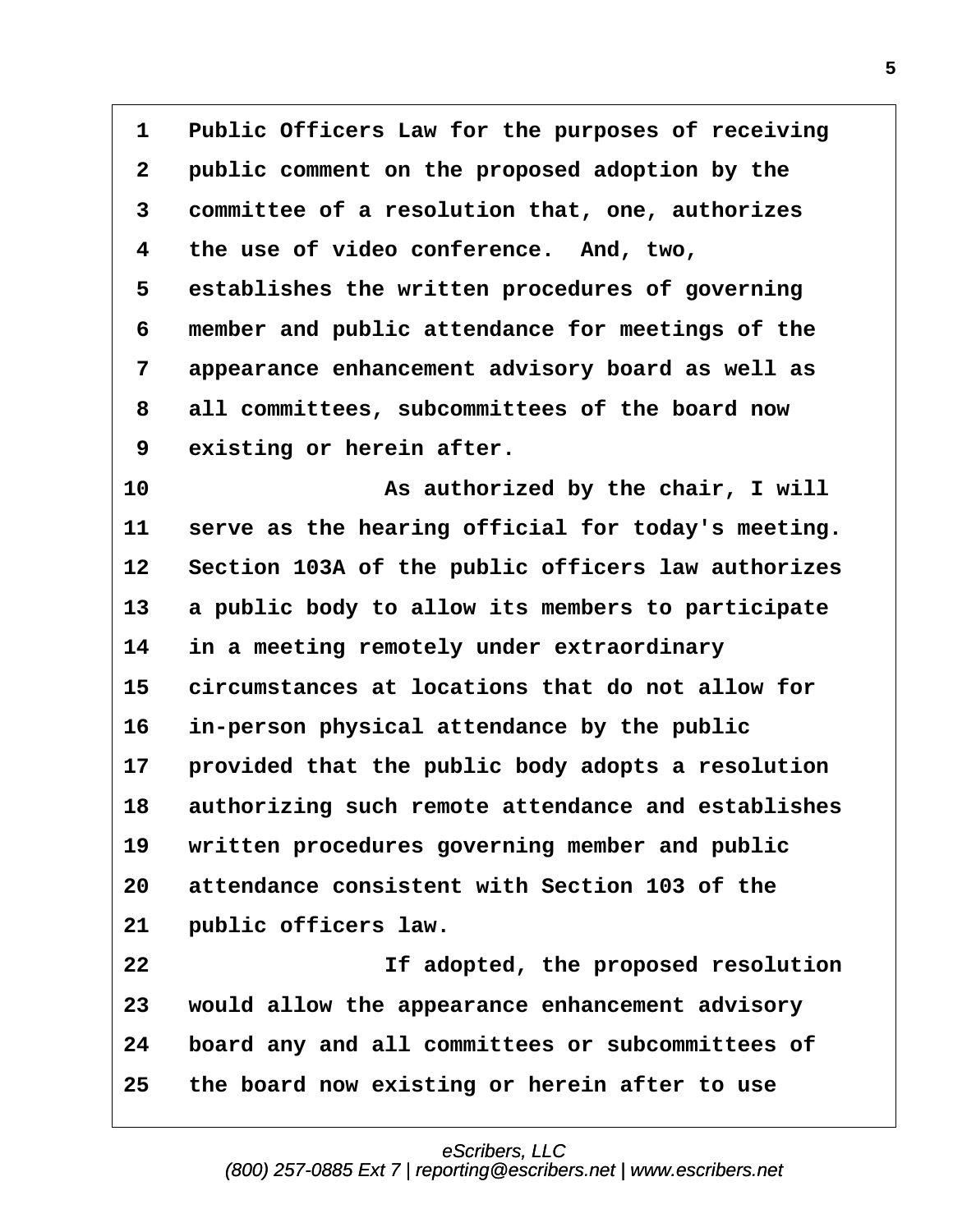<span id="page-5-0"></span>**·1· ·video conferencing to conduct business in a manner ·2· ·that is authorized by Section 103 of the public ·3· ·officers law which are those circumstances where a ·4· ·member is unable to physically be present at a ·5· ·meeting due to an extraordinary circumstance ·6· ·provided that the physical location where the ·7· ·member is attending is not open to the public. ·8· · · · · · · · · The second purpose is to establish ·9· ·written procedures governing the member and public** 10 attendance of such meetings. The proposed 11 resolution would also confirm that the advisory 12 board continue to authorize the board at any and **13· ·all committees and committees now existing or** 14 **herein after to use video conferencing to conduct** 15 **hearings where each member wishing to attend or** 16 **participate is physically present and such a** 17 meeting is open to the public. **18· · · · · · · · · The notice of today's meeting was** 19 **properly noticed as well as posted on the** 20 Department of State's website. All persons **21· ·wishing to present comments today please indicate 22· ·by raising your hand on the Webex and we will call 23· ·on you in order.· Please note that as this meeting 24· ·is part of an open meeting, this video is being**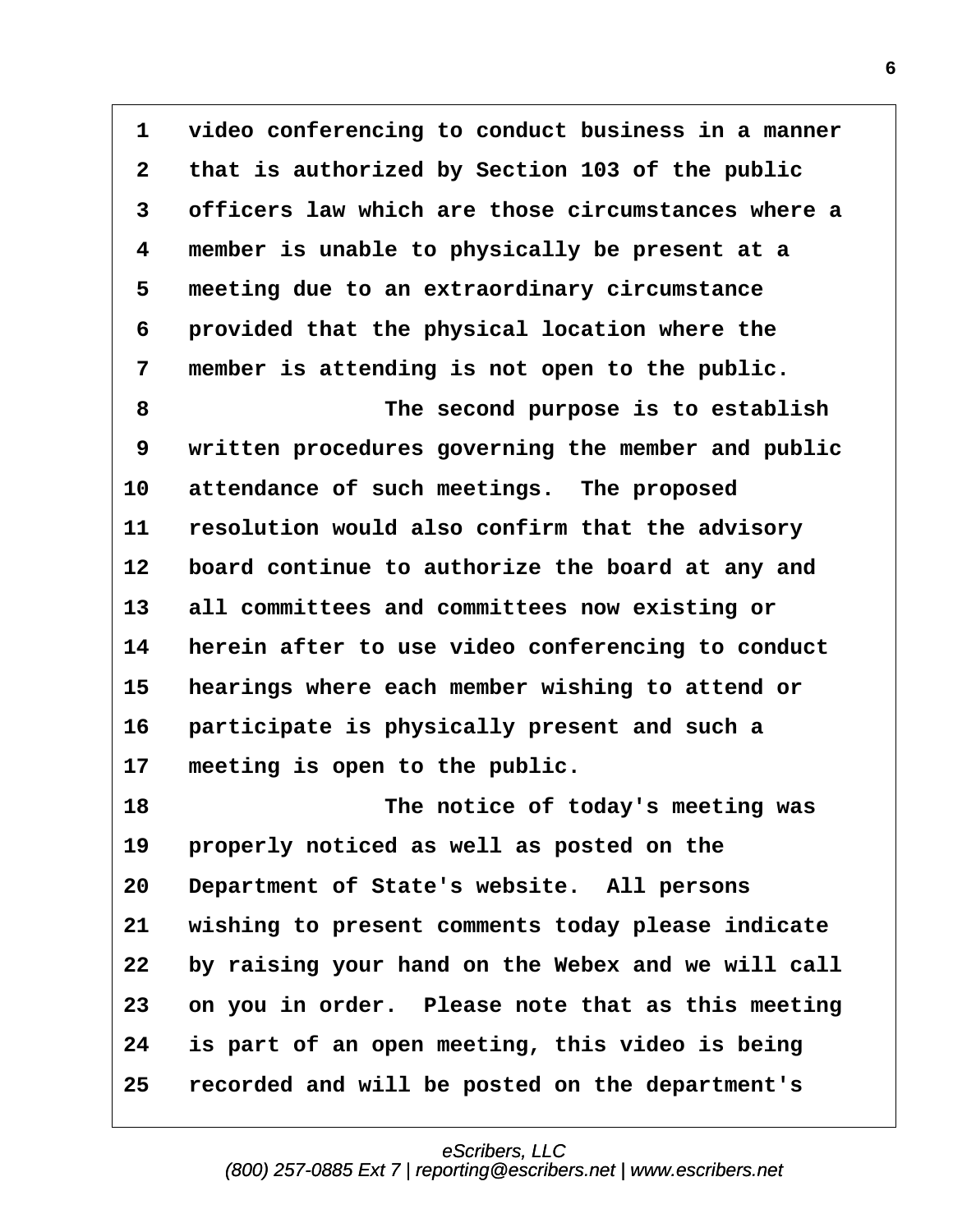<span id="page-6-0"></span>1 website later.

| $\mathbf{2}$ | At this point, if there's any                      |
|--------------|----------------------------------------------------|
| 3            | members of the public, meaning not on the board,   |
| 4            | that would wish to provide public comment on the   |
| 5            | proposed resolution as well as the draft           |
| 6            | procedures that have been posted on your website   |
| 7            | or, sorry, on the department's website, please     |
| 8            | indicate by raising your hand or typing something  |
| 9            | into a chat function please.                       |
| 10           | Just giving everyone a moment.<br>It               |
| 11           | doesn't look like anyone's raising their hand or   |
| 12           | wishing to provide a public comment. Let the       |
| 13           | record reflect it is now approximately ten forty-  |
| 14           | three a.m. on May 23rd. No members of the public   |
| 15           | are present or have wished to provide public       |
| 16           | comment on the proposed resolution or the written  |
| 17           | draft procedures. I therefore declare the hearing  |
| 18           | closed, and it will be up to the board. Thank you  |
| 19           | very much everybody.                               |
| 20           | So I know that was probably quick                  |
| 21           | and a little bit awkward, but the next item on the |
| 22           | agenda is to discuss basically the public          |
| 23           | comments. Didn't receive any and also to provide   |
| 24           | the members of the board a little bit additional   |
| 25           | background on Part W.W. and to address any         |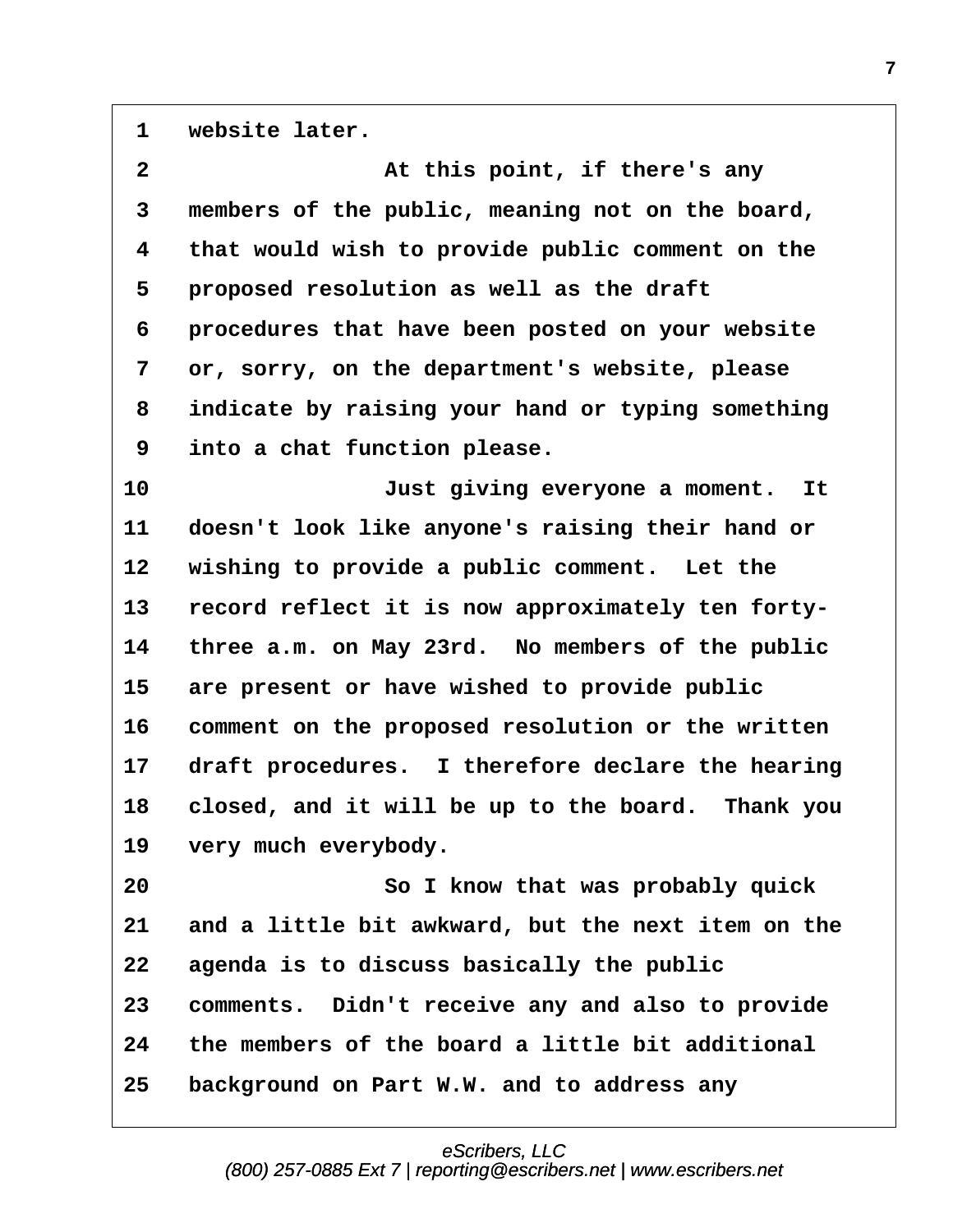<span id="page-7-0"></span>**·1· ·questions that the board members may have. ·2· · · · · · · · · So as everyone knows, we are ·3· ·conducting this hearing today virtually without a ·4· ·location for the member to attend.· That's ·5· ·pursuant to governor's executive order relating to ·6· ·the COVID pandemic which authorizes board members ·7· ·in certain circumstances to appear entirely ·8· ·virtually without an opportunity for an in-person ·9· ·public location.· That is permissible so long as** 10 there is continuing state of emergency. And then **11· ·during the state of emergency the board can appear** 12 virtually as we are doing today. **13· · · · · · · · · The current state of emergency is 14· ·scheduled to expire on June 18th which is why** 15 we're having this meeting today remotely so that **16· ·we could also hold the public hearing pursuant to 17· ·Part W.W.· What Part W.W. authorizes is that at a** 18 certain point we hope that there will no longer be 19 a continued state of emergency in which case every 20 public body will have to go back to having in-**21· ·person meetings where the public is allowed to** 22 attend in person in the same location as any of **23· ·the board members. 24· · · · · · · · · So the board members may recall 25· ·pre-COVID we would usually meet certainly in**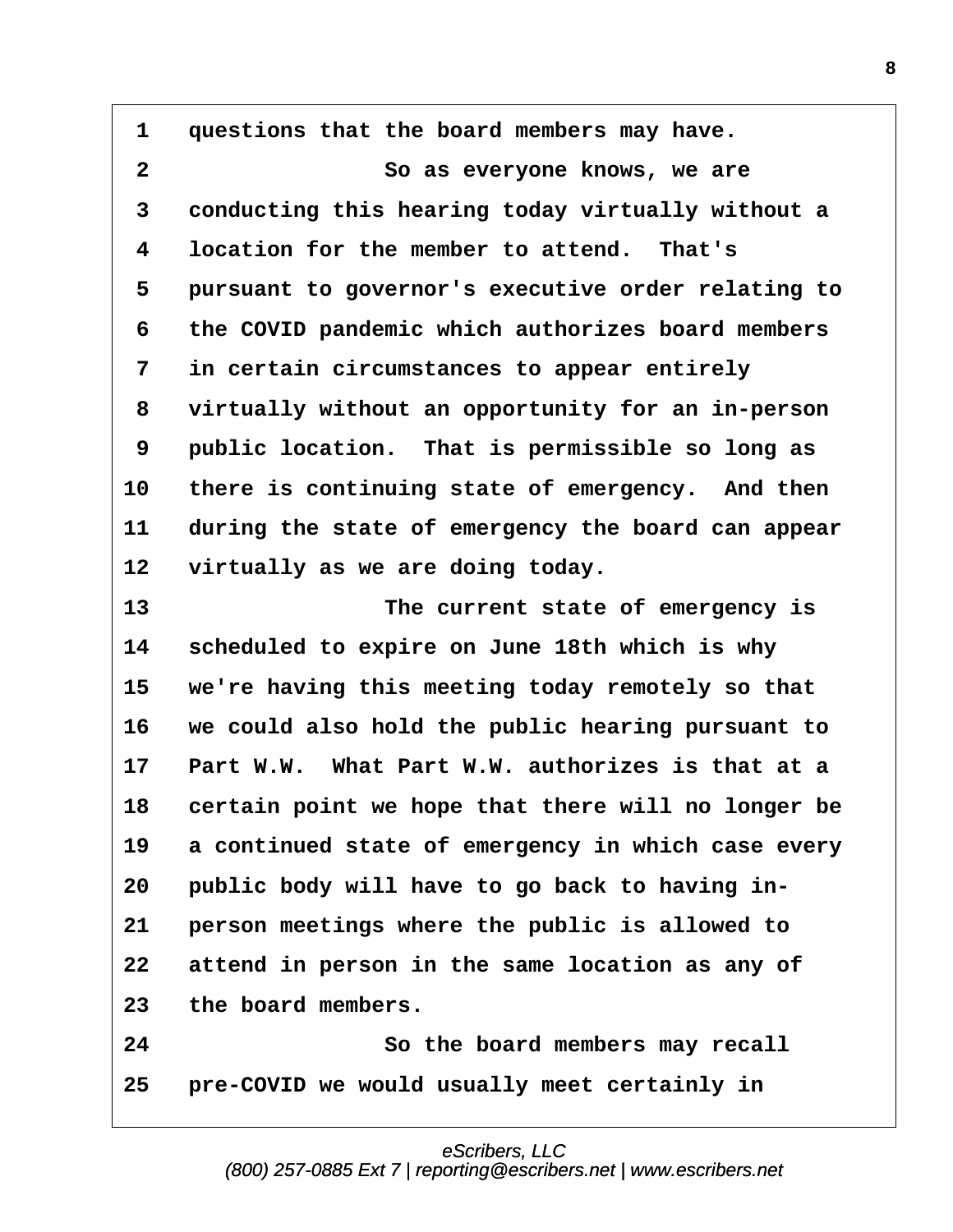<span id="page-8-0"></span>**·1· ·Albany, New York using video conference and all ·2· ·the board members would attend there.· What Part ·3· ·W.W. does is it permits board members, if the ·4· ·board chooses, to adopt a resolution that would** 5 authorize a board member under an extraordinary **·6· ·circumstance to appear virtually in a remote ·7· ·location that would not be open to the public. ·8· · · · · · · · · The requirements would be that the ·9· ·rest of the board, however, would have to meet at** 10 a location that is accessible to the public. So 11 by way of example, five members present today, if 12 this was after June 18th and there was no public 13 emergency, everyone would have to be at either **14· ·Albany, New York or Hauppauge, another office** 15 that's open to the public. **16· · · · · · · · · The additional sort of four members** 17 or three members, if they wanted to appear and 18 **participate, they could at their home or office or** 19 some other location due to that extraordinary **20· ·circumstance though the purpose of the meeting was 21· ·to, one, satisfy the requirements of Part W.W. 22· ·that requires a public hearing so that members of 23· ·the public can actually comment on whether or not 24· ·the board should adopt the resolution.· And then, 25· ·two, by public comment on if there is a resolution**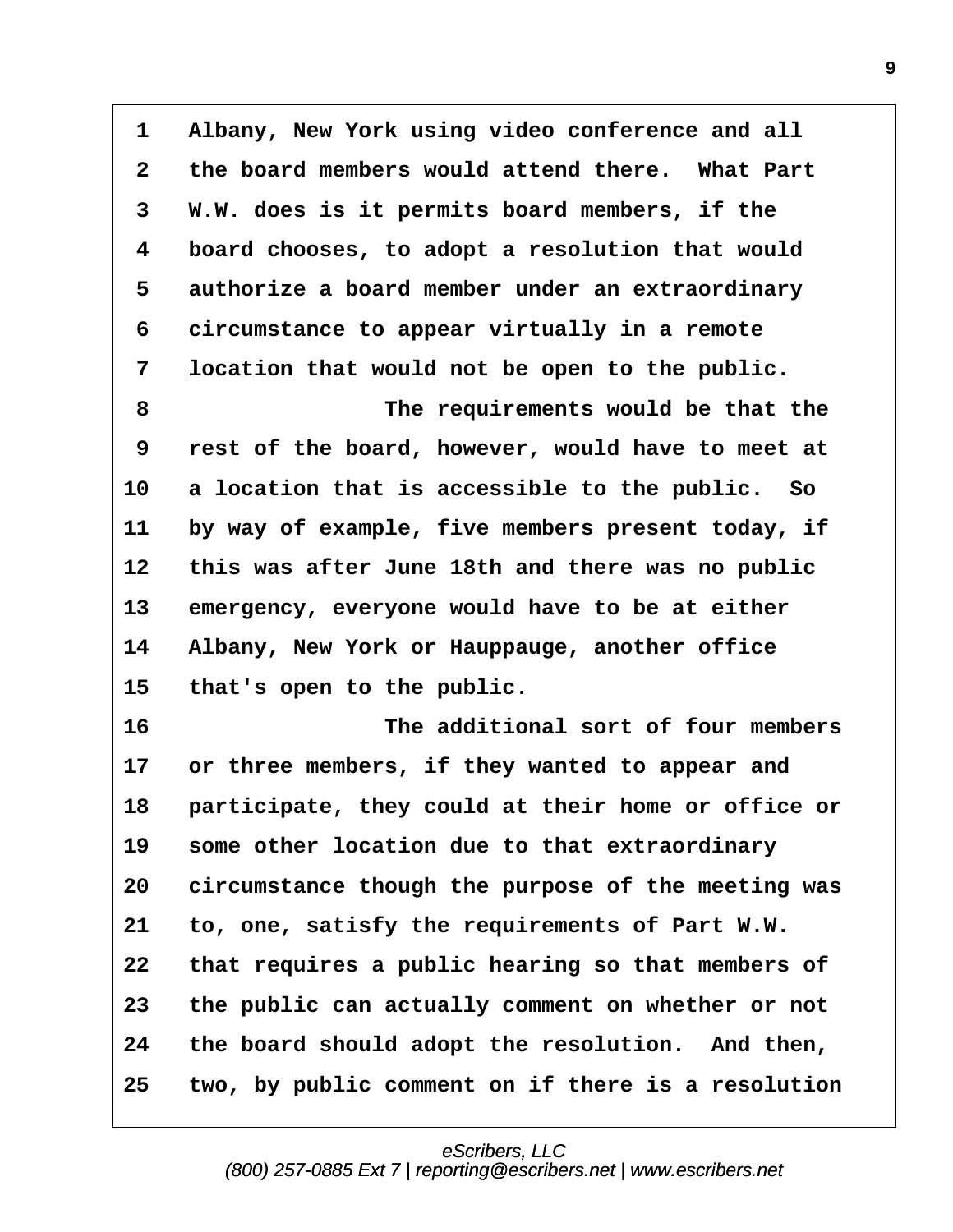<span id="page-9-0"></span>**·1· ·to allow video conferencing on what those specific** 2 written procedures are. **·3· · · · · · · · · So as drafted, the draft ·4· ·resolution, a new draft written policy, for** 5 example, allows board members an extraordinary **·6· ·circumstance which includes disability, illness, ·7· ·caregiving responsibility and any other ·8· ·significant or unexpected factor or event which ·9· ·precludes such members' physical attendance at the** 10 meeting. **11· · · · · · · · · So if a board member, for example,** 12 satisfies that condition they can follow the 13 written procedures and they would be able to **14· ·appear virtually under the Part W.W. requirement** 15 though they would have to be on video the entire **16· ·time.· So as board members today are calling in or 17· ·not using their camera that wouldn't be 18· ·permissible after June 14th if the state of** 19 emergency isn't continued. **20· · · · · · · · · So that was the purpose of the Part** 21 W.W. requirement, the public hearing, the draft **22· ·resolution and the draft written procedures.· Does 23· ·any of the board members have any questions? 24· · · · · · · · · M. BRENNER:· No. 25· · · · · · · · · S. CHENG:· No.**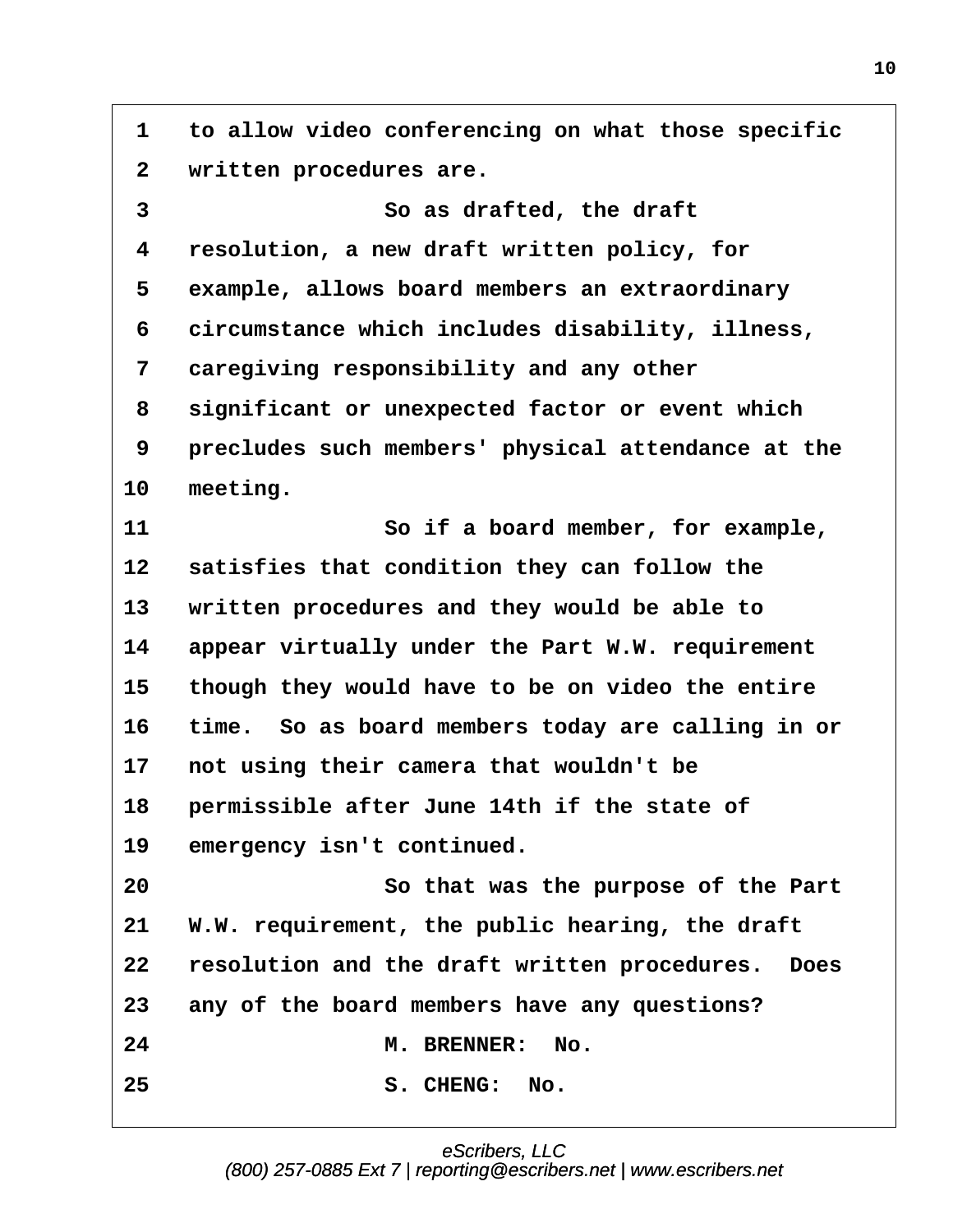<span id="page-10-0"></span>**·1· · · · · · · · · D. MOSSBERG:· So as the secretary ·2· ·of state doesn't have a vote on this board, if the ·3· ·board would like to move forward and allow this, ·4· ·again it's optional, I would recommend that a ·5· ·board member, one, make a motion on the -- on the ·6· ·resolution ... the written procedure.· And then a ·7· ·second motion we ... ·8· · · · · · · · · M. BRENNER:· I would ·9· ·absolutely make a motion to accept. 10· · · · · · · · · S. CHENG:· I'll second. 11· · · · · · · · · CHAIRMAN BRENNER:· As well as a** 12 motion to adopt. **13· · · · · · · · · S. CHENG:· Second.** 14 **D. MOSSBERG:** And I believe some **15· ·of the board members are technically there so you** 16 have to say yes or oppose or abstain. So I -- I **17· ·don't know, Michelle, if you'd want to like ask** 18 each board member what they want to do. **19· · · · · · · · · M. BRENNER:· Certainly.· Yes. 20· ·I'll start -- first, Shirley, if you're still 21· ·present and --?** 22 S. CHENG: I'll approve. **23· · · · · · · · · M. BRENNER:· Great.· Thank** 24 you. Okay. Anthony? **25· · · · · · · · · A. FIORE:· I approve.**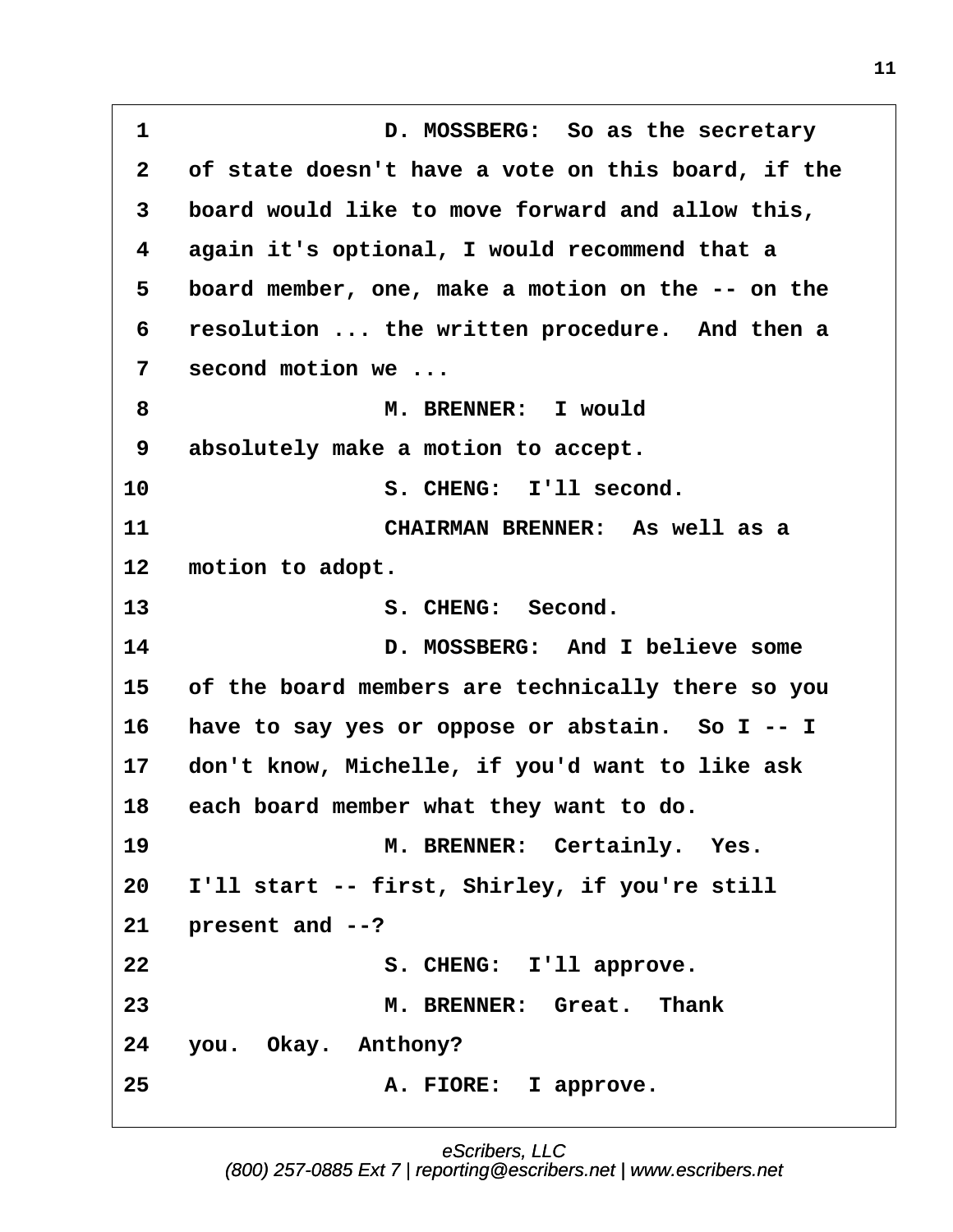<span id="page-11-0"></span>**·1· · · · · · · · · M.· BRENNER:· Great.· Erin, I ·2· ·think I heard you before but if you could approve ·3· ·or disapprove? ·4· · · · · · · · · E. HUNDLEY:· Approve. ·5· · · · · · · · · M. BRENNER:· Leeanne? ·6· · · · · · · · · L. SHADE:· Yes, I approve. ·7· · · · · · · · · M. BRENNER:· Okay.· David, ·8· ·all board members have approved. ·9· · · · · · · · · D. MOSSBERG:· Okay.· So what we'll 10· ·do is we are required to post the committee's 11· ·resolution as well as our procedures on the** 12 department's website. And so we'll be able to 13 handle that. And, of course, if any of the board **14· ·members have questions later on feel free to reach 15· ·out. 16· · · · · · · · · M. BRENNER:· David, thank you 17· ·so much.· Next on our agenda briefly is new 18· ·business with our next meeting date.· Denise.** 19 **19 D. TIDINGS:** Hi, Michelle. Yes, **20· ·I'd just like to mention that our next meeting 21· ·date is scheduled for Monday, June 13th at ten** 22 thirty a.m. If anyone has any conflicts please **23· ·let me know as soon as possible as I do believe 24· ·we're going forward with that meeting.· Thank you. 25· · · · · · · · · M. BRENNER:· Perfect.· Thank**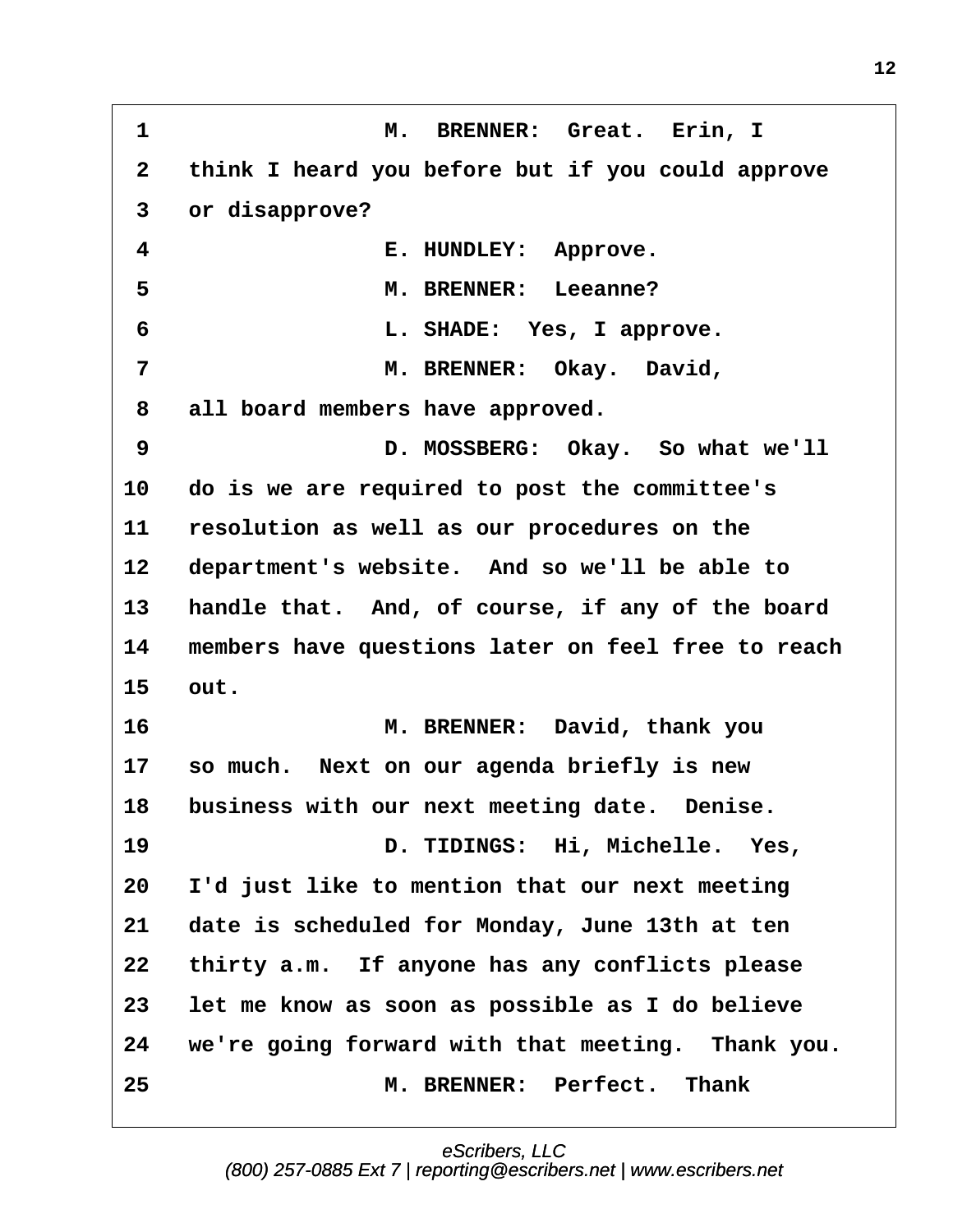<span id="page-12-0"></span>**·1· ·you.· And given that all board members are ·2· ·present, we do have a quorum.· I will ask them for** 3 a motion to adjourn today's meeting. All in favor **·4· ·please say aye. ·5· · · · · · · · · BOARD MEMBERS:· Aye. ·6· · · · · · · · · M. BRENNER:· Excellent. ·7· ·Thank you everyone.· And, David, thank you very ·8· ·much for your time.· Today's meeting is now ·9· ·adjourned and we'll see everybody on June 13th.** 10 Have a great day. **11· · · · · · · · · (The meeting adjourned at 10:53** 12 **a.m.**) **13 14 15 16 17 18 19 20 21 22 23 24 25**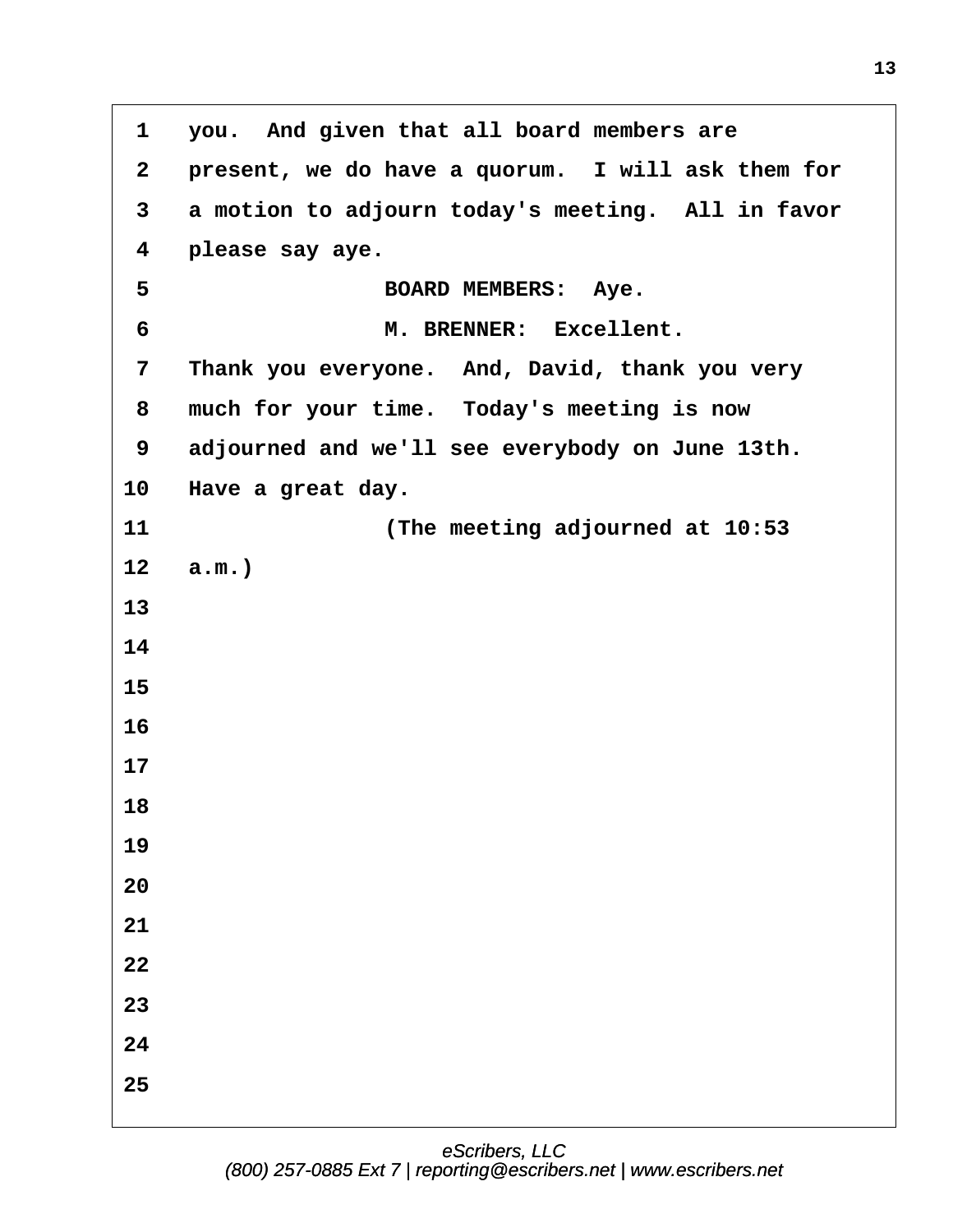**·1· ·STATE OF NEW YORK ·2** I, BECKY FOSTER, do hereby certify that the **·3· ·foregoing was reported by me, in the cause, at the ·4· ·time and place, as stated in the caption hereto, ·5· ·at Page 1 hereof; that the foregoing typewritten ·6· ·transcription consisting of pages 1 through 13, is ·7· ·a true record of all proceedings had at the** hearing. **·8** IN WITNESS WHEREOF, I have hereunto **·9 · · ·subscribed my name, this the 6th day of June, 10 · · ·2022. 11** Becky Joster **12** BECKY FOSTER, Reporter **13 14 15 16 17 18 19 20 21 22 23 24 25**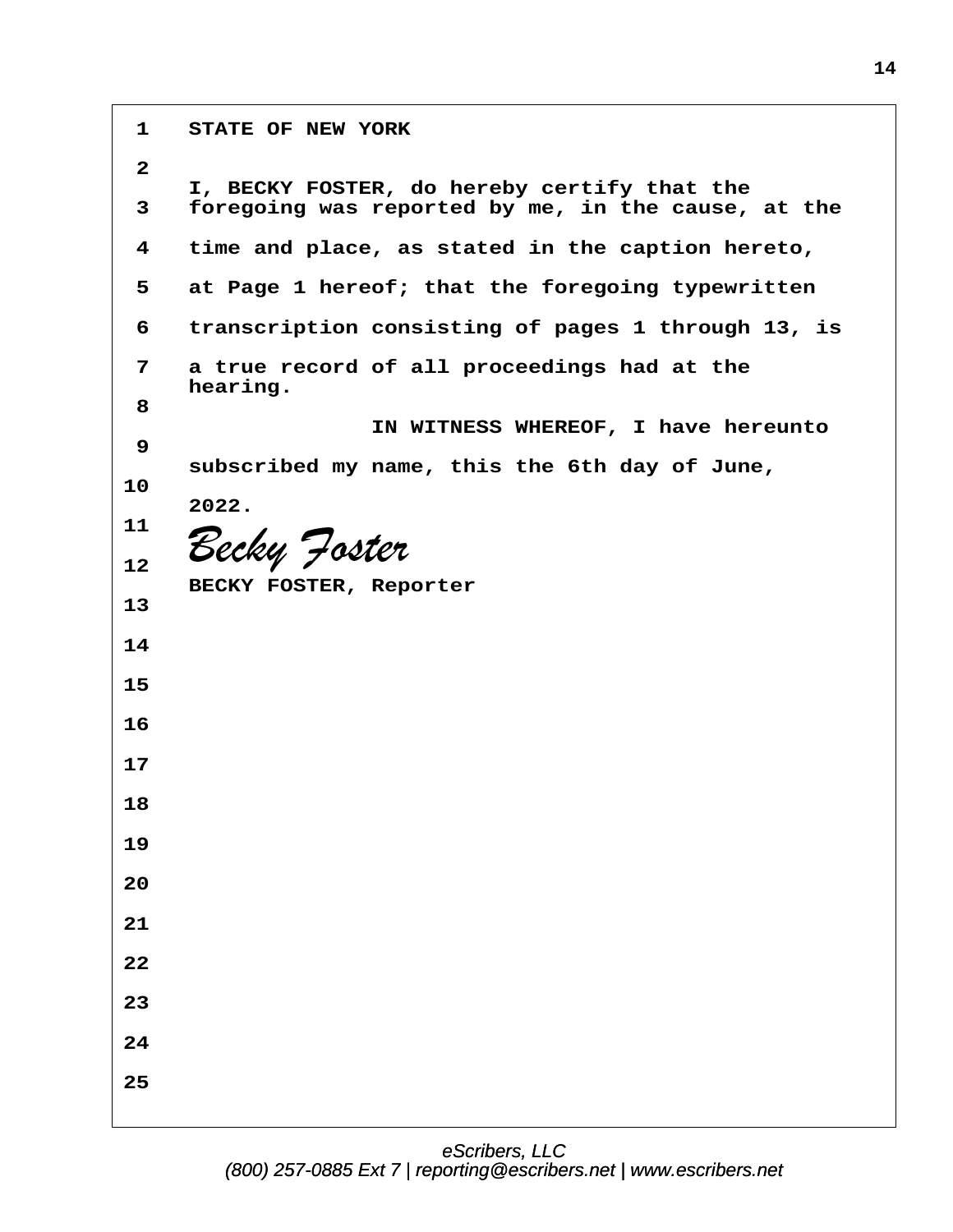### Index: 1..current

|                             | adopt:             |
|-----------------------------|--------------------|
| 1                           | adviso             |
| 13:11                       | agend              |
| 103 5:20 6:2                | Alban <sub>!</sub> |
| 103A 4:25 5:12              | allowe             |
| 10:37 3:1                   | Antho              |
| 10:53 13:11                 | anyon              |
| 13th 12:21 13:9             | appea              |
| 14th 10:18                  | appro <sup>®</sup> |
| <b>18th</b> 8:14 9:12       | appro              |
|                             | appro:             |
| $\mathbf{2}$                | attend             |
| 2021 3:11                   | attend<br>6:101    |
| 2022 3:5,12,13 4:16,23      | attend             |
| 23rd 3:5 4:23 7:14          | author             |
| 4                           | author             |
|                             | author             |
| 417 3:11                    | author             |
| 5                           | awkwa              |
| 56 3:12 4:15                | aye 13             |
| A                           |                    |
|                             | back :             |
| $a.m.$ 3:2 7:14 12:22 13:12 | backg              |
| absolutely 11:9             | basica             |
| abstain 11:16               | begin              |
| accept 11:9                 | <b>bit</b> 7:2     |
| accessible 9:10             | board              |
| accordance 3:9              | 18,24<br>10:5,1    |
| additional 7:24 9:16        | 13 13              |
| address 7:25                | body               |
| adjourn 13:3                | <b>Brenn</b>       |
| adjourned 13:9,11           | 11:8.1             |
| adopt 9:4,24 11:12          | briefly            |
| adopted 5:22                | busine             |
| adoption 5:2                |                    |

| dopts 5:17                                            |
|-------------------------------------------------------|
| dvisory 3:7,16 4:13,25 5:7,23 6:11                    |
| genda 4:14 7:22 12:17                                 |
| <b>Albany 9:1,14</b>                                  |
| Illowed 8:21                                          |
| <b>Anthony</b> 4:3,6 11:24                            |
| <b>nyone's 7:11</b>                                   |
| ppearance 3:6,15 4:24 5:7,23                          |
| ipprove 11:22,25 12:2,4,6                             |
| pproved 12:8                                          |
| pproximately 4:22 7:13                                |
| ttend 6:15 8:4,22 9:2                                 |
| <b>ittendance</b> 3:18 4:19 5:6,16,18,20<br>6:10 10:9 |
| <b>ittending 6:7</b>                                  |
| uthorize 6:12 9:5                                     |
| uthorized 3:10 5:10 6:2                               |
| uthorizes 5:3,12 8:6,17                               |
| uthorizing 4:17 5:18                                  |
| wkward 7:21                                           |
| <b>ive</b> 13:4,5                                     |
| в                                                     |

 $8:20$ round 7:25 ally 7:22  $3:17$  $21,24$ 4:13,25 5:7,8,24,25 6:12 7:3, 8:1,6,11,23,24 9:2,3,4,5,9,24 1,16,23 11:2,3,5,15,18 12:8,  $3:1,5$ 5:13,178:20 ler 3:3,14,21 4:2,5,8,11 10:24 11,19,23 12:1,5,7,16,25 13:6  $12:17$ ess 6:1 12:18

| С                               |  |  |  |
|---------------------------------|--|--|--|
| <b>call</b> 3:4,22 6:22         |  |  |  |
| calling 10:16                   |  |  |  |
| camera 10:17                    |  |  |  |
| caregiving 10:7                 |  |  |  |
| case 8:19                       |  |  |  |
| chair 3:15 5:10                 |  |  |  |
| CHAIRMAN 11:11                  |  |  |  |
| Chapter 3:11,12 4:15            |  |  |  |
| chat $7:9$                      |  |  |  |
| Cheng 3:18,25 10:25 11:10,13,22 |  |  |  |
| chooses 9:4                     |  |  |  |
| circumstance 6:5 9:6,20 10:6    |  |  |  |
| circumstances 5:15 6:3 8:7      |  |  |  |
| closed 7:18                     |  |  |  |
| commenced 3:1                   |  |  |  |
| comment 5:2 7:4,12,16 9:23,25   |  |  |  |
| <b>comments 6:21 7:23</b>       |  |  |  |
| committee 3:7,16 5:3            |  |  |  |
| committee's 12:10               |  |  |  |
| committees 5:8,24 6:13          |  |  |  |
| condition 10:12                 |  |  |  |
| conduct $6:1,14$                |  |  |  |
| conducted 3:8 4:24              |  |  |  |
| conducting 8:3                  |  |  |  |
| conference 5:4 9:1              |  |  |  |
| conferencing 4:17 6:1,14 10:1   |  |  |  |
| confirm 6:11                    |  |  |  |
| conflicts 12:22                 |  |  |  |
| consistent 5:20                 |  |  |  |
| continue 6:12                   |  |  |  |
| continued 8:19 10:19            |  |  |  |
| continuing 8:10                 |  |  |  |
| COVID 3:10 8:6                  |  |  |  |
| current 8:13                    |  |  |  |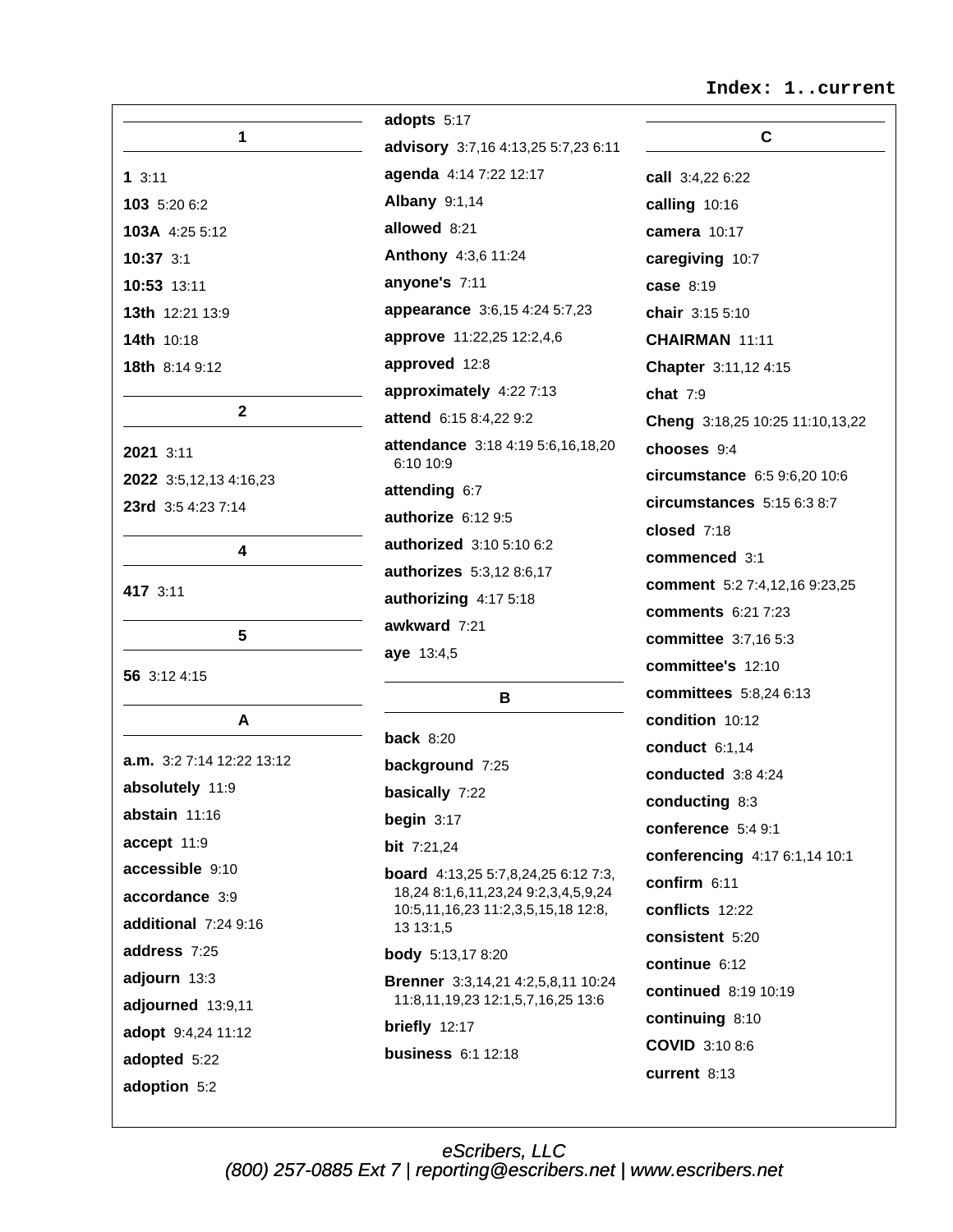D D'ALLAIRD 3:14 date 12:18,21 David 4:20 12:7,16 13:7 day 13:10 declare 4:13 7:17 Denise 12:18 Department 6:20 department's 6:25 7:7 12:12 disability 10:6 disapprove 12:3  $discuss 7:22$ discussion 4:20 draft  $7:5,17$  10:3,4,21,22 drafted 10:3 due 6:5 9:19

## E.

emergency 8:10,11,13,19 9:13 10:19 enhancement 3:7,16 5:7,23 entire 10:15 Erin 4:6.8 12:1 establish 6:8 establishes 5:5,18 event 10:8 Excellent 13:6 executive 3:9 8:5 existing 5:9,25 6:13 expire 8:14 extraordinary 5:14 6:5 9:5,19 10:5 F factor 10:8

favor  $13:3$ 

feel 12:14 Fiore 4:3,4 11:25 follow 10:12 forty  $4:23$ forty- $7:13$ forward 11:3 12:24 free  $12:14$ function 7:9

G.

giving  $7:10$ Good 3:3 4:21 qoverning 4:18 5:5,19 6:9 governor's 3:9 8:5 great 11:23 12:1 13:10

H

hand 6:22 7:8,11 **handle** 12:13 Hauppauge 9:14 heard  $12:2$ hearing 4:15,23 5:11 7:17 8:3,16 9:22 10:21 hearings  $6:15$ held  $3:7$ hold 8:16 **home** 9:18 hope  $8:18$ Hundley 4:6,7 12:4  $\mathbf{I}$ illness 10:6

 $in-8:20$ in-person 5:16 8:8 includes 10:6 item  $7:21$ 

### Index: D'ALLAIRD..move

| J.                              |  |  |  |  |
|---------------------------------|--|--|--|--|
| June 8:14 9:12 10:18 12:21 13:9 |  |  |  |  |
| L                               |  |  |  |  |
| lastly 4:9                      |  |  |  |  |
| law 5:1,12,21 6:3               |  |  |  |  |
| Laws 3:11,12,13 4:16            |  |  |  |  |
| led 4:19,20                     |  |  |  |  |
| Leeanne 4:9,12 12:5             |  |  |  |  |
| location 6:6 8:4,9,22 9:7,10,19 |  |  |  |  |
| locations 5:15                  |  |  |  |  |
| long 8:9                        |  |  |  |  |
| longer 8:18                     |  |  |  |  |
| М                               |  |  |  |  |
|                                 |  |  |  |  |

make 11:5,9 manner  $6:1$ meaning  $7:3$ meet 8:25 9:9 meeting 3:1,4,6,8 5:11,14 6:5,17, 18,23,24 8:15 9:20 10:10 12:18,20, 24 13:3,8,11 meetings 5:6 6:10 8:21 member 4:18 5:6,19 6:4,7,9,15 8:4 9:5 10:11 11:5,18 **members** 4:12 5:13 7:3,14,24 8:1,6, 23,24 9:2,3,11,16,17,22 10:5,16,23 11:15 12:8,14 13:1,5 members' 10:9 mention 12:20 Michelle 3:14 11:17 12:19 moment 7:10 **Monday 3:5 12:21** morning  $3:44:21$ Mossberg 4:20,21 11:1,14 12:9 motion 11:5,7,9,12 13:3 move 11:3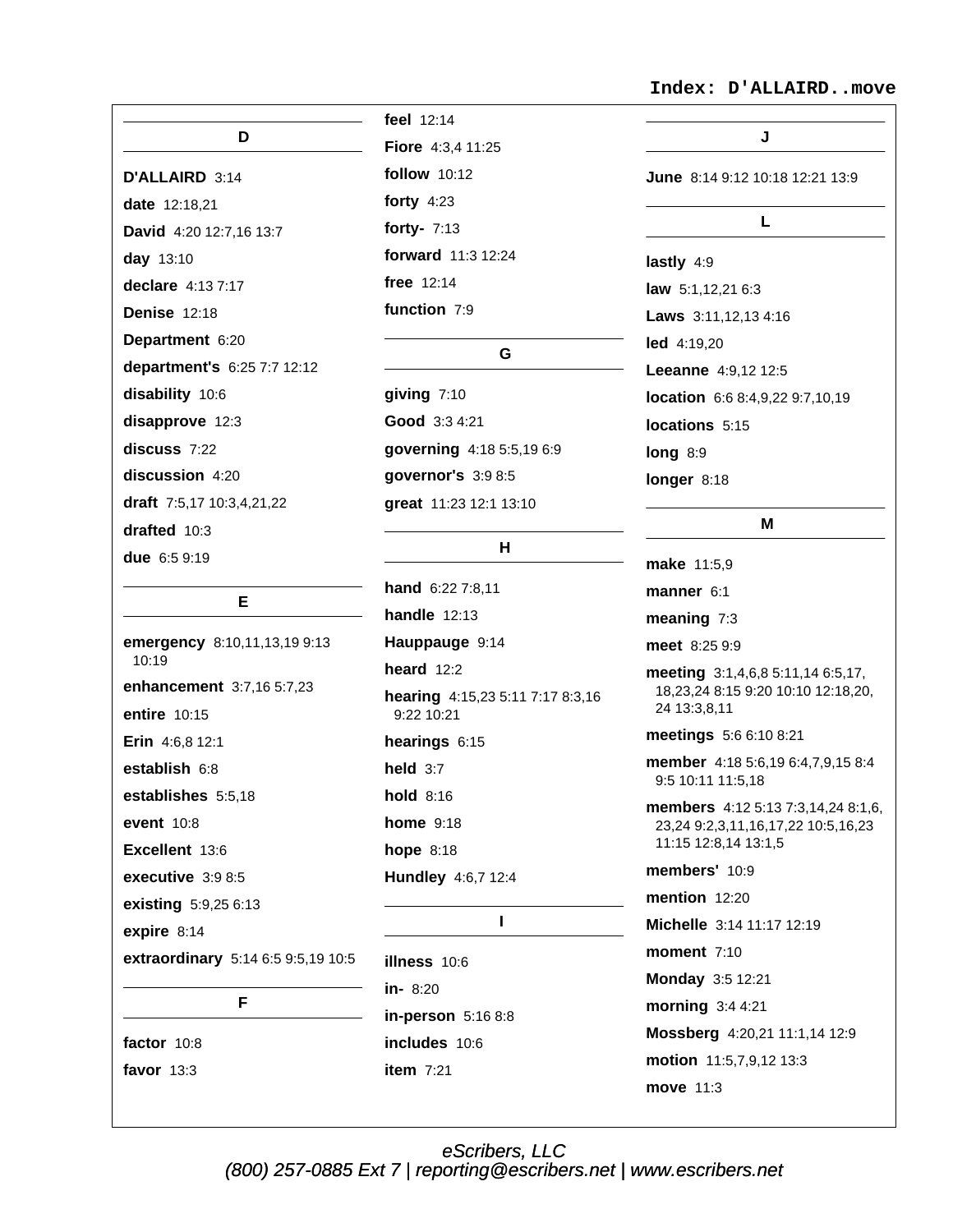| Moving 4:14                                    | procedure 11:6                                                                                    | <b>resolution</b> 4:16 5:3,17,22 6:11 7:5,<br>16 9:4,24,25 10:4,22 11:6 12:11 |
|------------------------------------------------|---------------------------------------------------------------------------------------------------|-------------------------------------------------------------------------------|
| N                                              | procedures 4:18 5:5,19 6:9 7:6,17<br>10:2,13,22 12:11                                             | responsibility 10:7                                                           |
|                                                | properly 6:19                                                                                     | rest $9:9$                                                                    |
| <b>note 6:23</b>                               | proposed 4:16 5:2,22 6:10 7:5,16                                                                  |                                                                               |
| notice $6:18$                                  | provide 7:4,12,15,23                                                                              | S                                                                             |
| noticed 6:19                                   | provided 5:17 6:6                                                                                 | satisfies 10:12                                                               |
| O                                              | public 4:15,18,23 5:1,2,6,12,13,16,                                                               | satisfy 9:21                                                                  |
|                                                | 17, 19, 21 6: 2, 7, 9, 17 7: 3, 4, 12, 14, 15,<br>22 8:9,16,20,21 9:7,10,12,15,22,23,<br>25 10:21 | scheduled 8:14 12:21                                                          |
| <b>office</b> 9:14,18                          |                                                                                                   | secretary 11:1                                                                |
| officers 5:1,12,21 6:3                         | purpose 6:8 9:20 10:20                                                                            | Section 4:25 5:12,20 6:2                                                      |
| official 5:11                                  | purposes 5:1                                                                                      | serve 5:11                                                                    |
| open 3:5 6:7,17,24 9:7,15                      | pursuant 4:15,25 8:5,16                                                                           | <b>Shade</b> 4:9,10 12:6                                                      |
| opportunity 8:8                                |                                                                                                   | Shirley 3:18,23,24 4:3 11:20                                                  |
| oppose 11:16                                   | Q                                                                                                 | significant 10:8                                                              |
| optional 11:4                                  | questions 8:1 10:23 12:14                                                                         | <b>sort</b> 9:16                                                              |
| order 3:4,9 6:23 8:5                           | quick 7:20                                                                                        | specific 10:1                                                                 |
| P                                              | quorum 4:13 13:2                                                                                  | <b>start</b> 11:20                                                            |
|                                                |                                                                                                   | state 3:6,15 4:24 8:10,11,13,19                                               |
| pandemic 3:10 8:6                              | $\mathsf{R}$                                                                                      | 10:18 11:2                                                                    |
| part 3:12 4:15 6:24 7:25 8:17 9:2,21           | raising 6:22 7:8,11                                                                               | <b>State's 6:20</b>                                                           |
| 10:14,20                                       | reach $12:14$                                                                                     | subcommittees 5:8,24                                                          |
| participate 5:13 6:16 9:18                     | recall 8:24                                                                                       |                                                                               |
| <b>Perfect 12:25</b>                           | receive 7:23                                                                                      | T                                                                             |
| permissible 8:9 10:18                          | receiving 5:1                                                                                     | taking $3:17$                                                                 |
| permits 9:3                                    |                                                                                                   | technically 11:15                                                             |
| person 8:21,22                                 | recommend 11:4                                                                                    | ten 3:17 4:22 7:13 12:21                                                      |
| persons 6:20                                   | record 7:13                                                                                       | <b>thirty 12:22</b>                                                           |
| physical 5:16 6:6 10:9                         | recorded 6:25                                                                                     | thirty-eight 3:17                                                             |
| physically 6:4,16                              | reflect 7:13                                                                                      | TIDINGS 3:19,23 4:1 12:19                                                     |
| point 7:2 8:18                                 | relating 3:10 8:5                                                                                 | time 3:16 4:22 10:16 13:8                                                     |
| policy 10:4                                    | <b>remote</b> 3:8 5:18 9:6                                                                        | today 3:5 6:21 8:3,12,15 9:11 10:16                                           |
| post 12:10                                     | remotely 3:8 5:14 8:15                                                                            | today's 4:14 5:11 6:18 13:3,8                                                 |
| posted 6:19,25 7:6                             | required 12:10                                                                                    | typing 7:8                                                                    |
| pre-covid 8:25                                 | requirement 10:14,21                                                                              |                                                                               |
| precludes 10:9                                 | requirements 9:8,21                                                                               | U                                                                             |
| present 4:12 6:4,16,21 7:15 9:11<br>11:21 13:2 | requires 9:22                                                                                     | unable $6:4$                                                                  |

# Index: Moving..unable